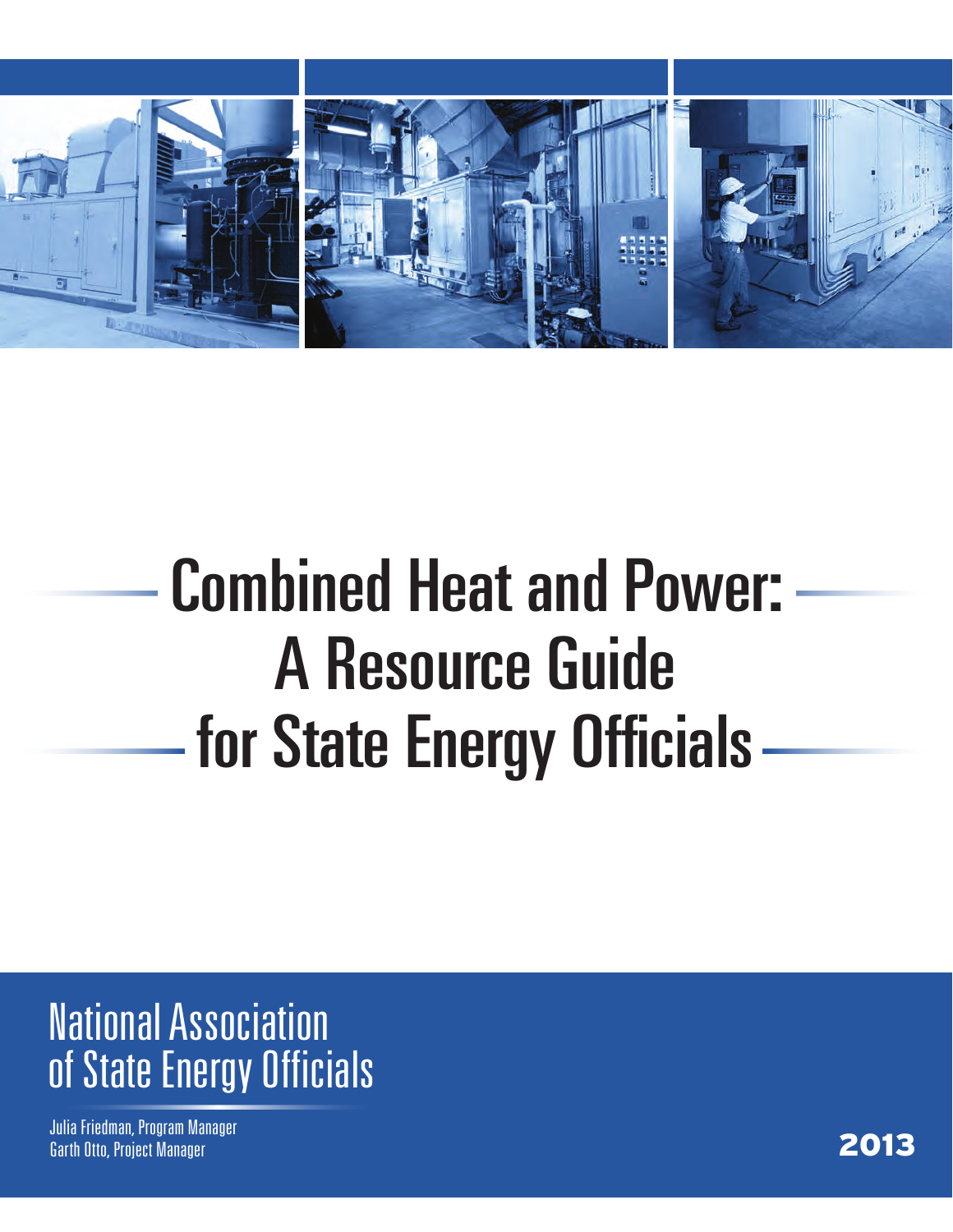This material is based upon work supported by the U.S. Environmental Protection Agency under agreement XA - 83600501 – 0.

**Disclaimer:** This report was prepared as an account of work sponsored by an agency of the United States government. Neither the United States government nor any agency thereof, nor any of their employees, makes any warranty, express or implied, or assumes any legal liability or responsibility for the accuracy, completeness, or usefulness of any information, apparatus, product, or process disclosed, or represents that its use would not infringe privately owned rights. Reference herein to any specific commercial product, process, or service by trade name, trademark, manufacturer, or otherwise does not necessarily constitute or imply its endorsement, recommendation, or favoring by the United States government or any agency thereof. The views and opinions of authors expressed herein do not necessarily state or reflect those of the United States government or any agency thereof.

#### This report was prepared by:

National Association of State Energy Officials

2107 Wilson Boulevard, Suite 850

Arlington, Virginia 22201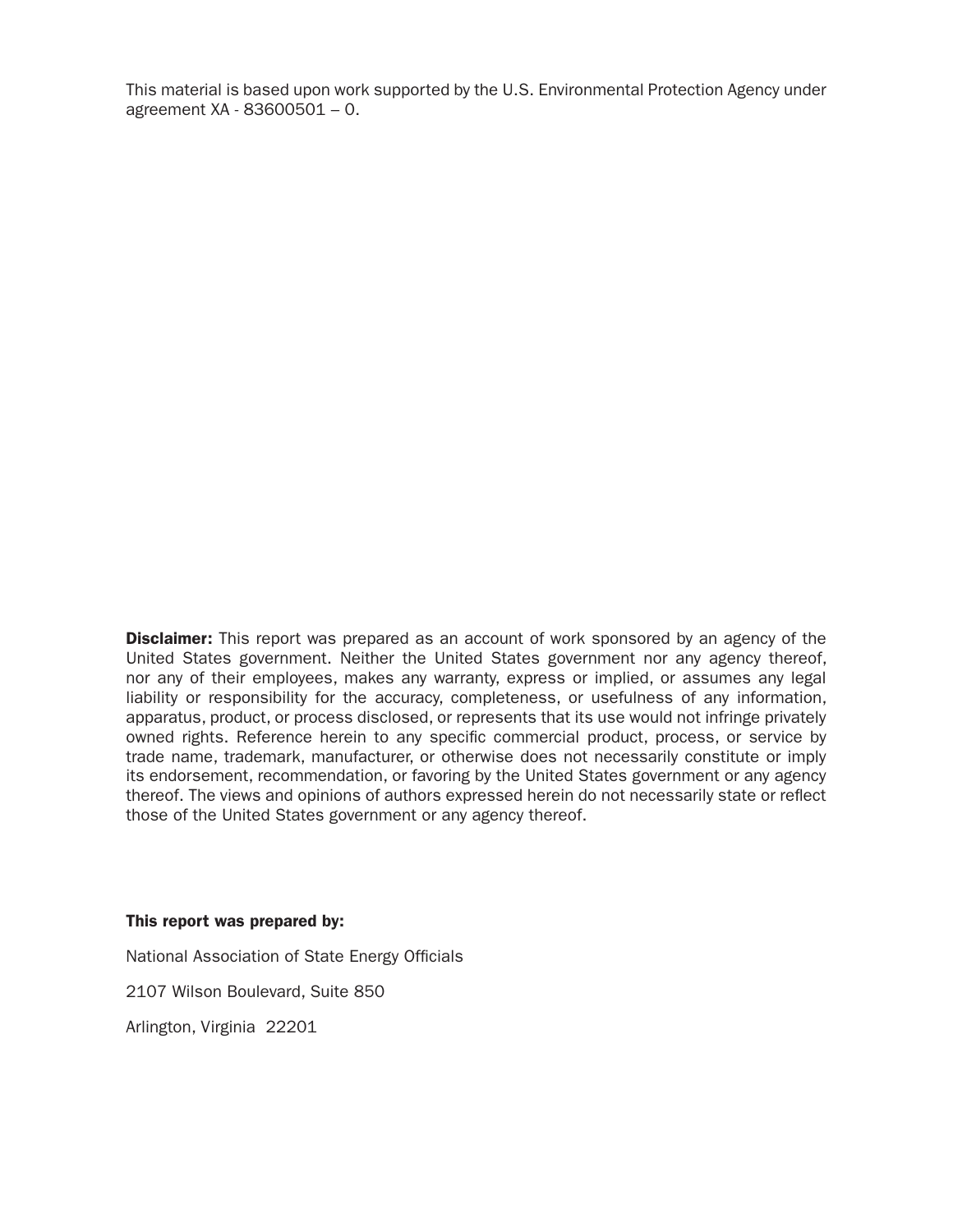### Acknowledgments

The National Association of State Energy Officials would like to thank those who lent their expertise during the development and review of this document: John Cuttica of the Energy Resources Center at the University of Illinois at Chicago; Jennifer Kefer of David Gardner Associates; Gary McNeil, Susan Wickwire, and Neeharika Naik-Dhungel of the U.S. Environmental Protection Agency's Combined Heat and Power Partnership; and a team of experts at ICF International.

NASEO would also like to thank the State Energy Offices for their support in the development of this document.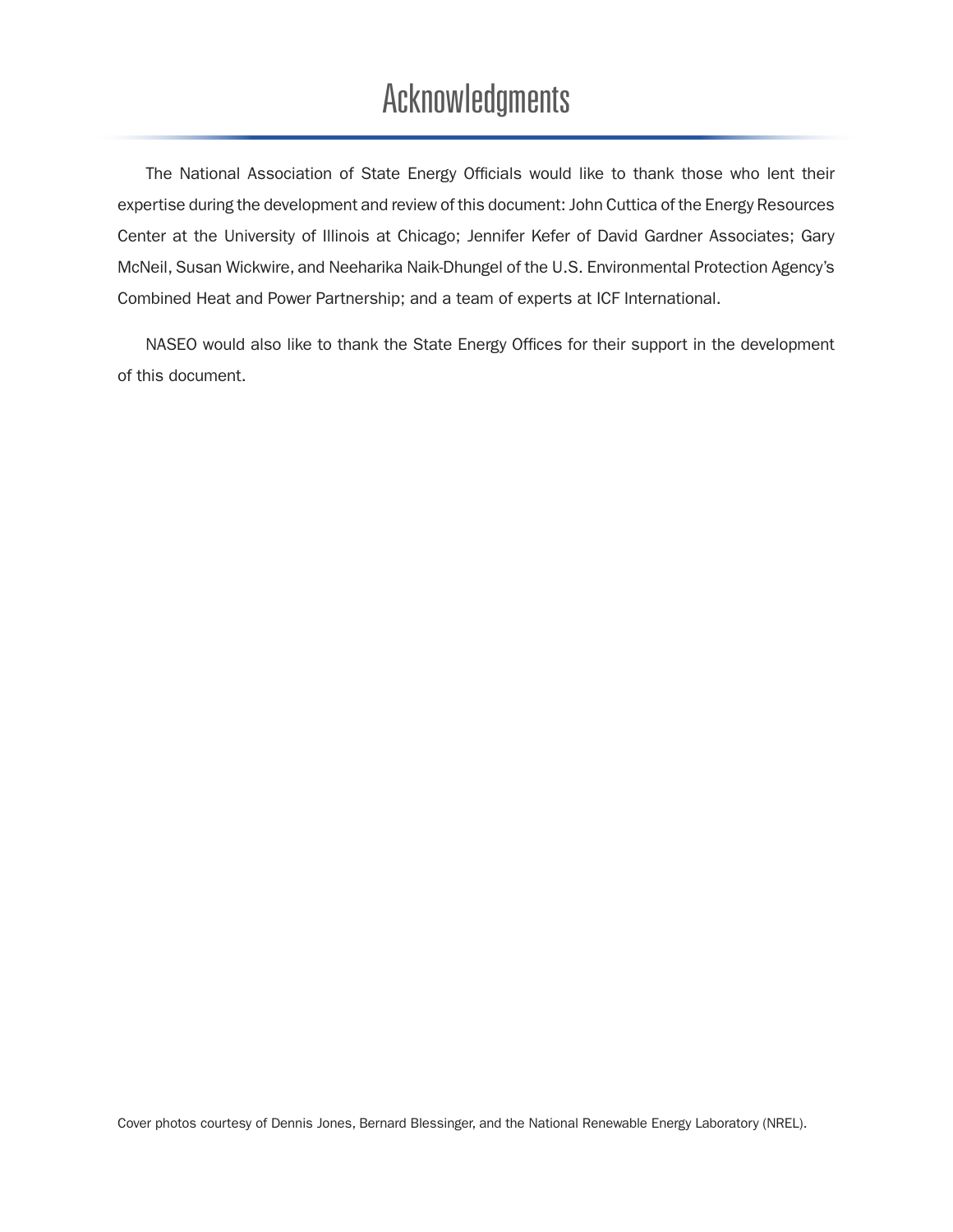#### **Introduction**

A number of important policy and market drivers have brought renewed attention to combined heat and power (CHP) including low natural gas prices, the high price of utility service disruptions, state policymakers crediting CHP in their energy efficiency and renewable portfolio standards, and President Obama's *Executive Order — Accelerating Industrial Energy Efficiency.<sup>i</sup>* CHP is an approach to generating electric power and useful thermal energy from a single fuel source. It is a form of distributed generation that does not refer to a single technology, but rather an integrated energy system sited at, or near, the energy-consuming facility. For the purposes of this document, CHP is used to refer both to systems that include an on-site electricity generation unit that recovers the heat normally wasted in power generation for useful heating or cooling, and also to waste-heat-to-power systems (WHP) that capture the heat released by an existing manufacturing process to generate electricity.

Both the utilization of waste heat and the proximity to load increase the overall efficiency of CHP systems relative to obtaining electricity and heat through central station generation and an on-site boiler, respectively. In a system that integrates waste energy recovery with electricity generation, heat that would normally be lost during electricity generation or from industrial processes is captured and used for any number of on-site purposes, depending on the system configuration. If designed properly, and supported by appropriate state policies and planning, CHP can provide system owners, grid operators, and others with significant economic, environmental, and reliability benefits that may align closely with a state's energy objectives.

The National Association of State Energy Officials (NASEO) developed this resource guide to provide State Energy Officials with a technology and market overview of CHP and ways in which they can support CHP through state energy and energy assurance planning, energy policies and utility regulations, and funding/financing opportunities for CHP. The concepts and examples illustrate the range of initiatives that a State Energy Official or policymaker can influence or administer to affect CHP deployment. State Energy Officials may take the lead on some of the efforts described below—state energy planning or clean energy loan program administration, for example—or they may serve as advisors or conveners of parties to shape the policy and regulatory environment. Each section contains a brief summary of the topic, examples from the states, and a list of references to allow State Energy Officials to gain an in-depth understanding of the issues surrounding CHP development.

1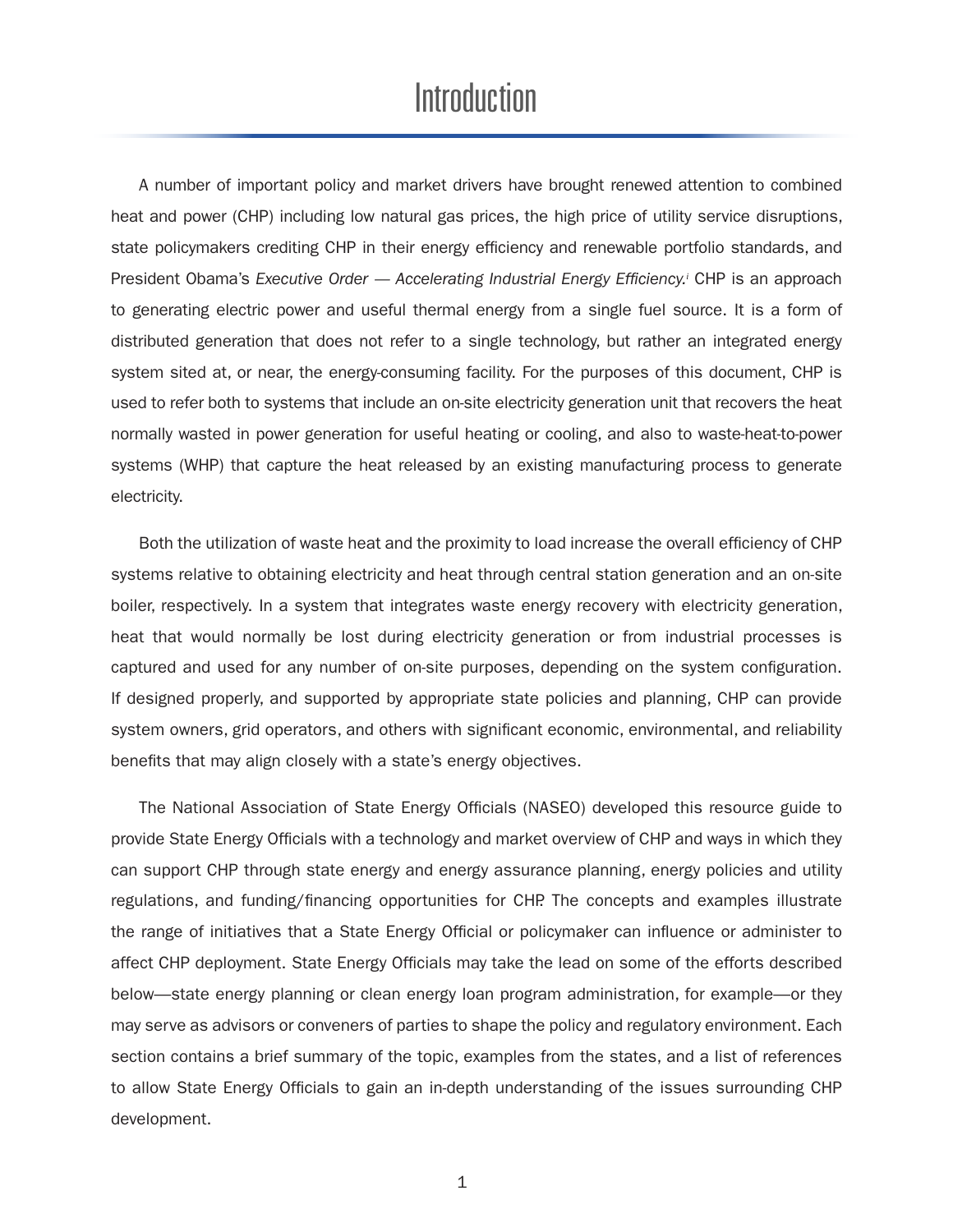### Status of the CHP Market and Technology Overview

#### Status of the CHP Market

As of October 2011, 82 gigawatts (GW) of CHP has been installed across nearly 4,000 industrial and commercial facilities, as seen in Figure 1.*ii* The total CHP capacity of 82 GW represents just over 8% of current U.S. generating capacity.*iii* 

*Figure 1: Existing CHP Installations*



an, Combined Heat and Power: Markets and Challenges, ICF International, June 28, 2012 http://www.nga.org/files/live/sites/NGA/files/pdf/1206RoundtableHedman.pdf

CHP technology can be applied across a wide range of facility types and sized to meet loads of a few kilowatts to hundreds of megawatts. Potential CHP applications include:

- Commercial buildings
- Industrial manufacturers
- Institutions
- Municipal facilities
- Multi-family residential developments

By sector, as illustrated in Figure 2, installed CHP can be broken down accordingly:



*Figure 2: CHP Installations by Sector (2011)*

While estimates vary, as of 2012 there are up to 130 GW of untapped technical CHP potential<sup>1</sup> at existing industrial and commercial facilities. This is equal to 40% of the total installed capacity of coal-fired power plants in the US in 2011 and nearly five times the amount of coal-fired generation capacity set to retire between 2012 and 2016.*vi,vii* The greatest technical potential for CHP is in California, Florida, Illinois, Michigan, New York, Ohio, Pennsylvania, and Texas, with each state exhibiting the potential for more than 5,000 MW

<sup>1</sup> The technical market potential is an estimation of market size constrained only by technological limits—the ability of CHP technologies to fit existing customer energy needs. The technical market potential does not consider screening for other factors such as ability to retrofit, owner interest in applying CHP, capital availability, fuel availability, and variation of energy consumption within customer application/size classes. All of these factors affect the feasibility, cost, and ultimate acceptance of CHP at a site and are critical in the actual economic implementation of CHP.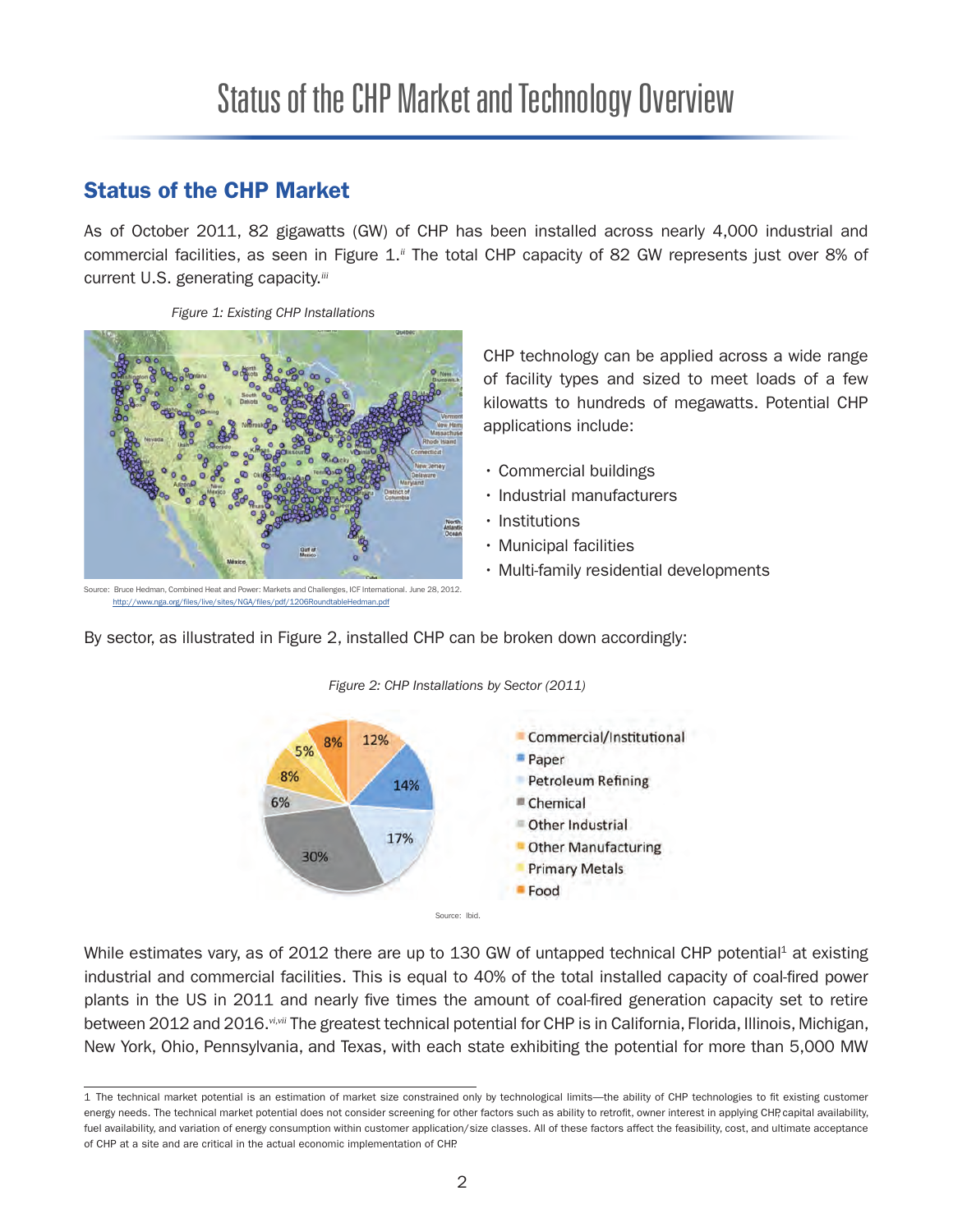of additional capacity. Applications with the greatest potential (by capacity additions in MWs) are chemical, paper, and food processing plants, commercial buildings, multi-family residential buildings, and institutional buildings such as hotels, hospitals, colleges/universities, and government buildings.*viii*

Although new CHP capacity additions have lagged in recent years due to the economic recession, changes to the Public Utilities Regulatory Policies Act, and previously volatile natural gas prices, market conditions are changing. Current and projected low natural gas prices, combined with regulatory and policy drivers at the federal and state levels, create opportunities for CHP deployment. Moreover, the ability of CHP systems to maintain critical services during Hurricane Sandy has brought significant attention to this energy resource's application in the institutional, commercial, and residential sectors.

#### **Technology**

CHP generally consists of a prime mover, a generator, a heat recovery system, and electrical interconnection equipment configured into an integrated system. CHP is a form of distributed generation, which, unlike central station generation, is located at or near the energy-consuming facility. CHP's inherent higher efficiency and the avoidance of losses in transmitting the electricity to the end-user from the central station generator result in reduced primary energy use and lower greenhouse gas (GHG) emissions. The most common CHP configuration is known as a *topping cycle*, where fuel is first used in a heat engine to generate power, and the waste heat from the power generation equipment is then recovered to provide useful thermal energy. As an example (Figure 3), a gas turbine or reciprocating engine generates electricity by burning fuel and then uses a heat recovery unit to capture useful thermal energy from the prime mover's exhaust stream and cooling systems. The heat is converted into useful thermal energy, most commonly in the form of steam or hot water. Gas turbines and reciprocating engines are ideally suited for CHP applications with large power needs relative to their thermal loads, such as industrial or commercial facilities. These systems can be fueled by natural gas, process offgases, landfill gas, or other forms of biogas.

In an alternative topping cycle option (Figure 4), steam turbines generate electricity using high-pressure steam from a fired boiler before sending lower-pressure steam to an industrial process or district heating system. Steam turbine-based CHP systems are typically used in industrial processes or larger institutional applications, where solid fuels (biomass or coal) or waste products are readily available to fuel the boiler unit.



Source: Basic Information. U.S. EPA Combined Heat and Power Partnership. December 6, 2012. http://www.epa.gov/chp/basic/index.htm





Source: Ibid.

3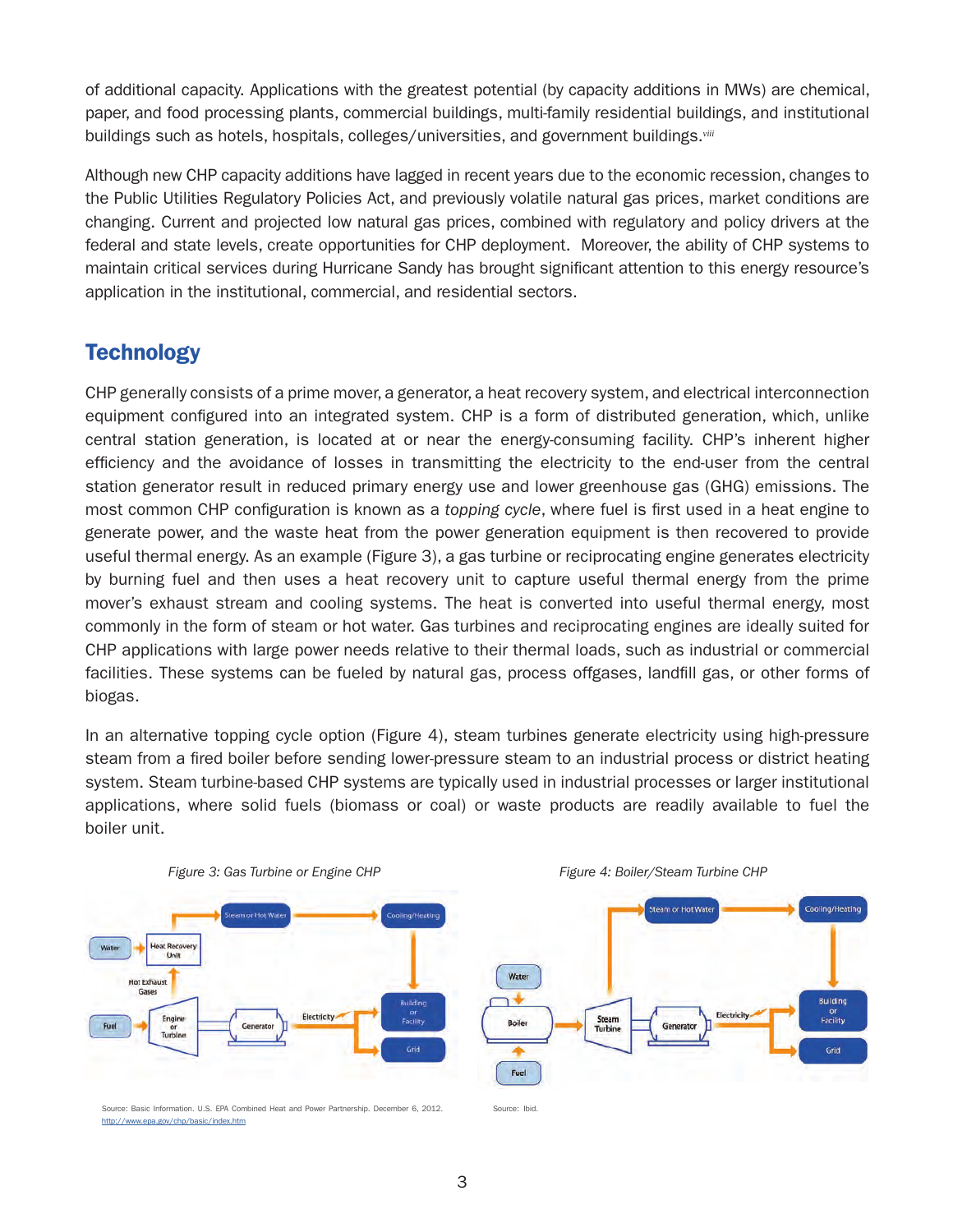Waste heat streams can be used to generate power in what is called a *bottoming cycle* CHP configuration, which is another term for WHP. In *bottoming cycle* CHP, fuel is first used to provide thermal energy in an industrial process, such as a furnace, and the waste heat from that process is then used to generate power. To be effective, a bottoming cycle must have a source of waste heat that is of sufficiently high temperature for the WHP system to be both thermodynamically and economically feasible. The key advantage of WHP systems is that they utilize heat from an existing thermal process that would otherwise be wasted to produce electricity or mechanical power, as opposed to directly consuming additional fuel for this purpose.



*Figure 5: Bottoming Cycle or Waste Heat to Power CHP*

The high efficiency of a CHP system relative to conventional generation results in numerous economic and environmental benefits. Figures 6 and 7 illustrate the efficiency increase and subsequent emissions reductions, respectively. As shown in Figure 5, by avoiding line losses and capturing much of the heat energy normally wasted in power generation, CHP systems typically achieve total system efficiencies of 60 to 80 percent, compared to only about 50 percent for conventional separate electricity and thermal energy generation. By efficiently providing electricity and thermal energy from the same fuel source at the point of use, CHP significantly reduces the total primary fuel needed to supply energy services to a business or industrial plant.



Note: Efficiency can be calculated through a number of different and legitimate ways; however, the efficiency numbers that EPA cites are referred to as "total system efficiency." Total system efficiency is the total power and useful thermal energy output of the system divided by the fuel used to produce the power and heat.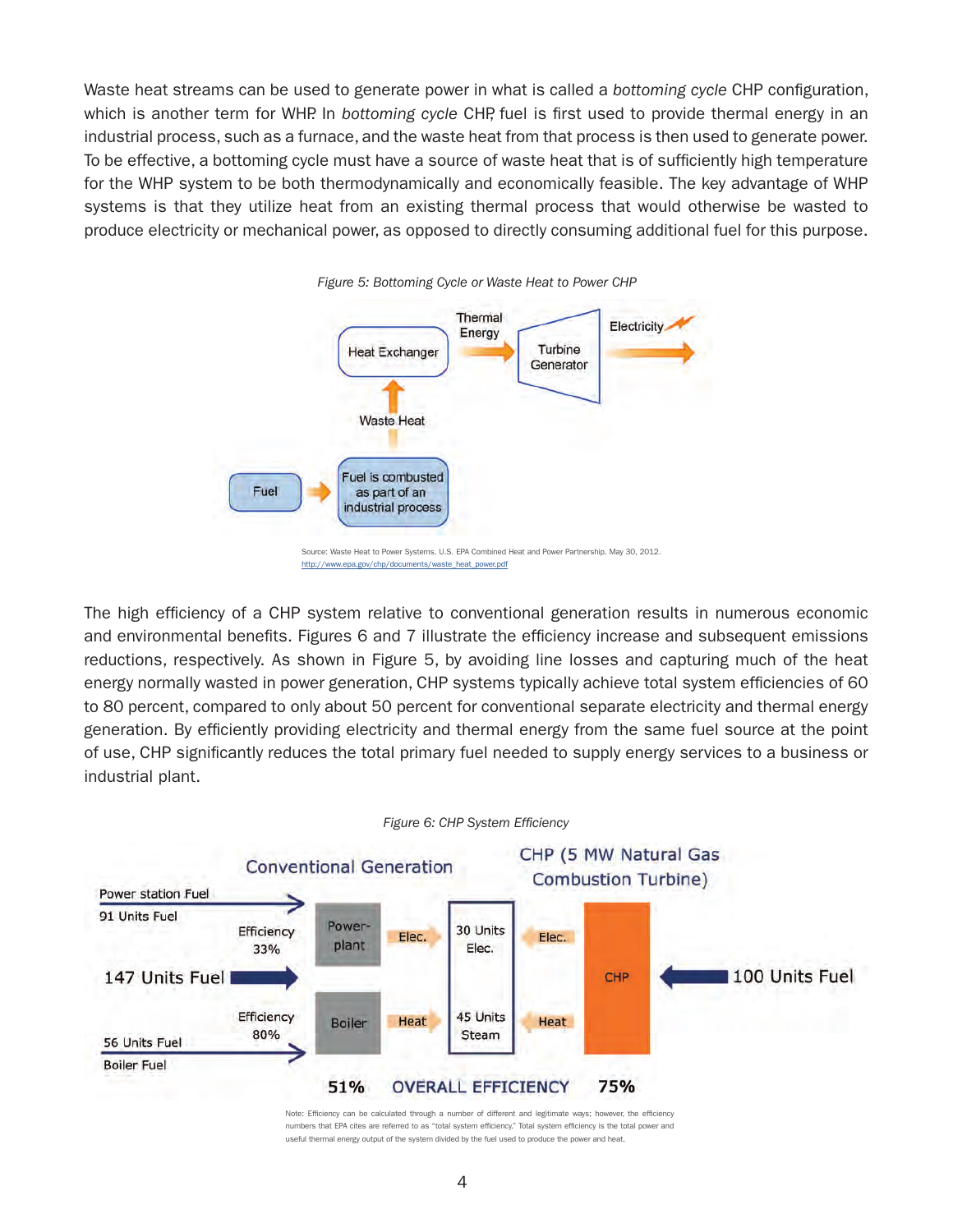Using less fuel to provide the same amount of energy services generally translates into reduced emissions of carbon dioxide (CO<sub>2</sub>) and other pollutants. Figure 7 shows the CO<sub>2</sub> emissions savings of a natural gas combustion turbine CHP system compared with conventional central station power generation and onsite natural gas boilers. In this case, the CHP system produces less than half the annual  $CO<sub>2</sub>$  emissions



*Figure 7: CHP System Emissions Reduction*

of separate heat and power while providing the same energy services. Note that individual CHP system efficiencies and resulting environmental and economic benefits will vary due to specific system design, offset fuel types, and input fuel choice.

In addition to the efficiency benefits, CHP can enhance electricity reliability and resiliency for the user and for the grid itself. CHP systems, if designed for reliability, can operate in an island mode, or independently from the grid. Unreliable electricity service represents measurable business, safety, and health risks for some industries. Typically these operations install backup or emergency diesel generators to protect against the risk of power failures. Diesel generation systems typically have high emissions, run the risk of shutting down during a prolonged outage if diesel fuel deliveries cannot be arranged, and require costly storage of large quantities of fuel that may degrade or leak over time.

While Hurricane Sandy hit New York City particularly hard in Fall 2012, a 40-megawatt CHP system in Co-op City, a Bronx housing development, provided power to the site's 35 high-rise buildings, six schools, three shopping centers, and police precinct. The lights were kept on for more than 60,000 residents.*xiii* A number of other stories of the power staying on at institutional facilities (hospitals and universities) due to CHP systems installed prior to the storm emerged from other areas in New York and New Jersey.*xiv* Similar stories came out of the Gulf Coast states following Hurricane Katrina.<sup>*xv*</sup> Also, during the Northeast blackout of 2003, non-CHP backup power generators failed at half of New York City's 58 hospitals. During extended power outages or supply disruptions, properly configured CHP systems can provide continuous electricity and thermal energy to a facility.

A number of states are recognizing the resiliency benefits of CHP through legislation and incentive design. Texas and Louisiana have passed legislation requiring CHP to be considered in the construction or renovation of facilities that are expected to operate during an emergency. New York State Energy Research and Development Authority (NYSERDA) will soon begin requiring that all CHP projects have black-start capability to be eligible for its incentive program. Bonus incentives will be offered to CHP projects that are sited at and support critical infrastructure such as hospitals and evacuation shelters.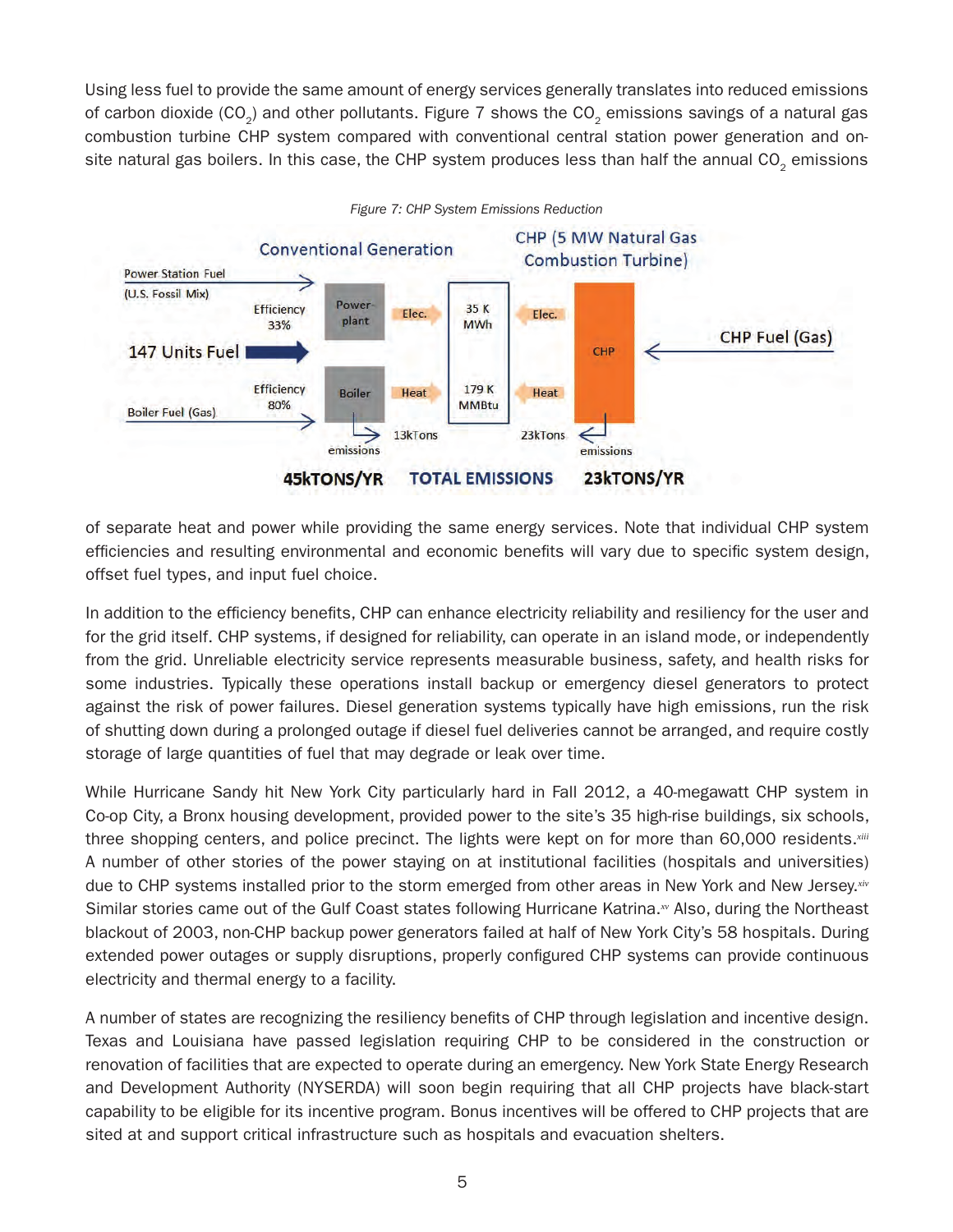The societal benefits of CHP should be considered when designing energy plans, policies, and funding mechanisms supported by public dollars. For instance, the Co-op City CHP facility was supported by NYSERDA's Performance-Based CHP Incentive Program. The following sections illustrate the planning, policy and regulatory, and funding and financing mechanisms that State Energy Offices can use to create a supportive environment for CHP within their state.

| <b>Technology and Market Assessment Resources</b>                                                              |                                                                                                                                                                                                                                                                                                                                                                                            |  |
|----------------------------------------------------------------------------------------------------------------|--------------------------------------------------------------------------------------------------------------------------------------------------------------------------------------------------------------------------------------------------------------------------------------------------------------------------------------------------------------------------------------------|--|
| <b>Industrial Distributed</b><br>Energy-US DOE                                                                 | This webpage provides background information on distributed energy (DE)<br>technologies, including gas-fueled and renewable energy, as well as industrial gas<br>turbines, micro-turbines, and thermal-activated technologies.<br>http://www1.eere.energy.gov/manufacturing/distributedenergy/technologies.html                                                                            |  |
| <b>Clean Energy Application</b><br>Centers-US DOE                                                              | DOE's Regional Clean Energy Application Centers (CEACs), formerly called the<br>Combined Heat and Power (CHP) Regional Application Centers (RACs), promote<br>and assist in transforming the market for CHP, waste-heat-to-power, and district<br>energy technologies and concepts throughout the United States.<br>http://www1.eere.energy.gov/manufacturing/distributedenergy/ceacs.html |  |
| Catalog of CHP<br>Technologies-US EPA                                                                          | This catalog provides an overview of how CHP systems work, including the<br>key concepts of efficiency and power-to-heat ratios, in addition to cost and<br>performance characteristics associated with CHP.<br>http://www.epa.gov/chp/technologies.html                                                                                                                                   |  |
| <b>Efficiency Benefits-US</b><br><b>EPA</b>                                                                    | This webpage highlights the efficiency benefits CHP systems provide, by comparing<br>CHP to conventional generation.<br>http://www.epa.gov/chp/basic/efficiency.html                                                                                                                                                                                                                       |  |
| <b>Environmental Benefits-</b><br><b>US EPA</b>                                                                | This webpage highlights the environmental benefits CHP systems provide, through<br>verification and monetization.<br>http://www.epa.gov/chp/basic/environmental.html                                                                                                                                                                                                                       |  |
| Economic Benefits-US<br><b>EPA</b>                                                                             | This webpage highlights the economic benefits CHP systems provide by providing<br>operating costs and energy savings.<br>http://www.epa.gov/chp/basic/economics.html                                                                                                                                                                                                                       |  |
| <b>CHP Emissions</b><br>Calculator-US EPA                                                                      | The CHP Emissions Calculator compares fuel-specific emissions from a CHP<br>system to those of a separate heat and power system.<br>http://www.epa.gov/chp/basic/calculator.html                                                                                                                                                                                                           |  |
| <b>Waste Heat to Power</b><br>Systems-US EPA                                                                   | This resource provides resource owners, facility managers, developers, and other<br>interested parties with a comprehensive overview of WHP and a characterization of<br>the WHP market.<br>http://www.epa.gov/chp/documents/waste heat power.pdf                                                                                                                                          |  |
| <b>Strategic CHP Deployment</b><br><b>Assistance for Wastewater</b><br>Treatment Facilities-<br><b>ASERTTI</b> | The Association of State Energy Research and Technology Transfer Institutions<br>analyzed four CHP applications at wastewater treatment facilities.<br>http://archive.asertti.org/wastewater/index.html                                                                                                                                                                                    |  |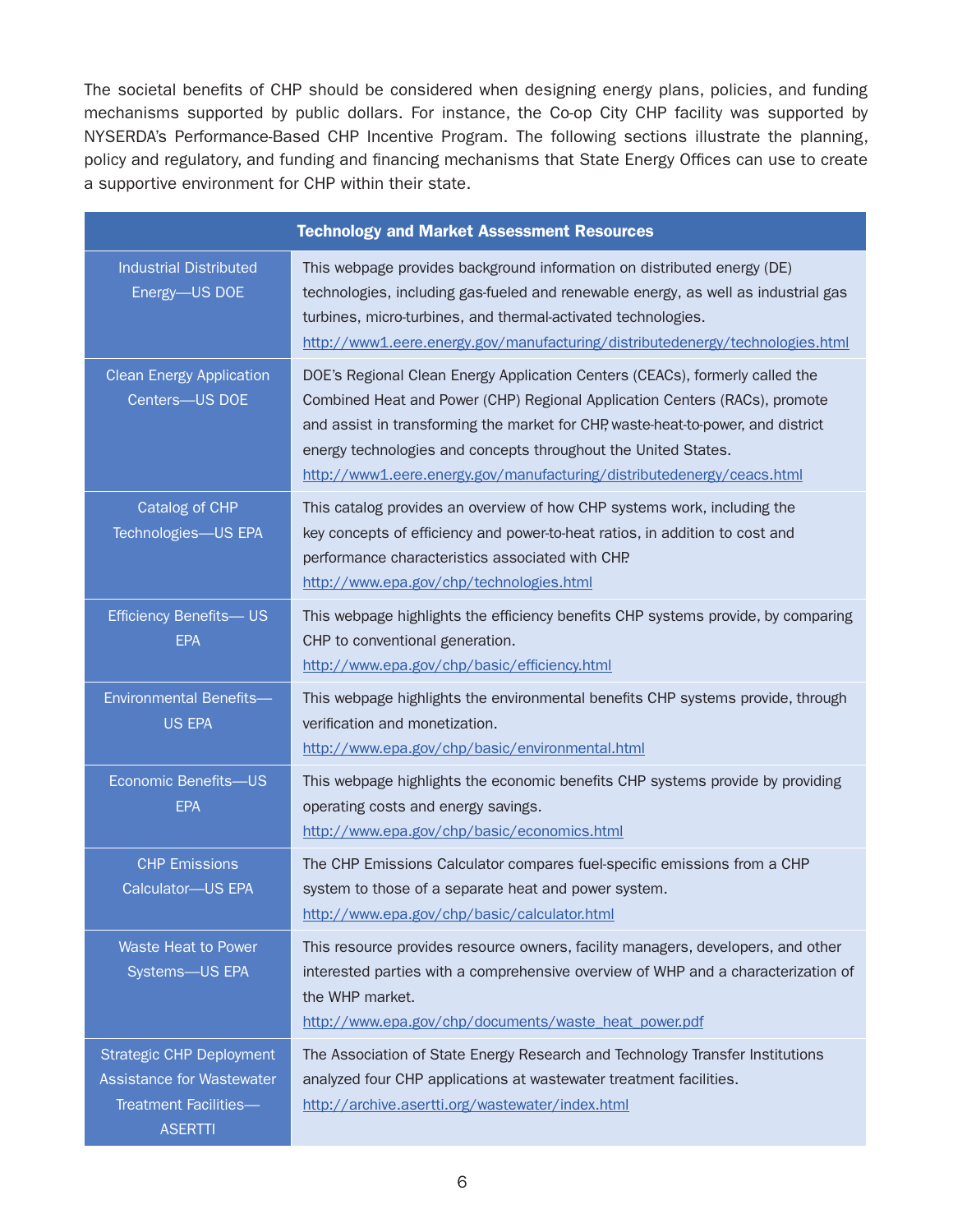### State Energy and Energy Assurance Planning

State Energy Offices lead the comprehensive energy planning and energy assurance planning efforts in most states. These plans bring together numerous government agencies and private-sector stakeholders to ensure a sustainable and prosperous energy future for the state. A state energy plan sets forth a longterm vision for a state's energy future and pathways for achieving that vision. Energy assurance plans establish a state's response framework in the event of an energy emergency and provide a foundation for building a secure and resilient energy infrastructure. Both plans should be data-driven efforts and continuously updated to reflect changes in the marketplace, technological innovations, and state needs as determined by demographics, industry composition, and energy resources, among other factors.

State Energy Planning: NASEO's research shows that, as of late 2011, 38 states and the District of Columbia had a state energy plan. Of the plans collected, 17 states reference CHP in one fashion or another. Some state energy plans consider CHP in the context of renewable energy resources while others group CHP with energy efficiency resources. Highlights from the plans that mention CHP include offering financial incentives; encouraging CHP to spur economic development within the manufacturing sector; suggesting that energy portfolio standards be revised to include CHP; and suggesting that streamlined permitting of CHP be implemented to encourage energy efficiency in industrial sites. For example, the 2008 Intelligent Energy Choices for Kentucky's Future encourages the adoption of an energy efficiency resource standard that includes CHP as an eligible resource. The 2006 State Energy Strategy for Georgia*xvii* recommends that the state develop a CHP roadmap so that the state may begin to realize its economic potential for CHP. The roadmap will include an examination of the state's interconnection standards, environmental regulations, financing, rate treatment, and tax treatment of CHP. The plan goes so far to designate organizations to lead the development of the CHP roadmap and set a timeline for its completion.

State Energy Assurance Planning: The goal of energy assurance planning is to achieve a robust, secure, and reliable energy infrastructure that is also resilient—able to restore services rapidly in the event of any disaster. In the past three years, nearly every state in the country has developed an energy assurance plan. Including CHP in emergency planning efforts is one step policymakers can take to improve the resiliency of public and private business operations. The NASEO Energy Assurance Guidelines encourage state energy officials to include CHP systems in their state's energy assurance plan.*xviii* As CHP facilities are installed in the state, it is important to know their location, black-state capability, and other design features so that these energy resources can be integrated into state energy assurance plans. State Energy Officials can determine where CHP systems are presently installed and operating, which of those sites meet the criteria for operating during times of emergency, which of the facilities could be utilized to meet the energy assurance plan needs during an emergency (e.g., hospitals, schools), the ease and cost of modifying existing CHP sites to meet the needs of the energy assurance plan, and whether adding CHP to a select few key facilities is desirable and affordable as part of the energy assurance plan.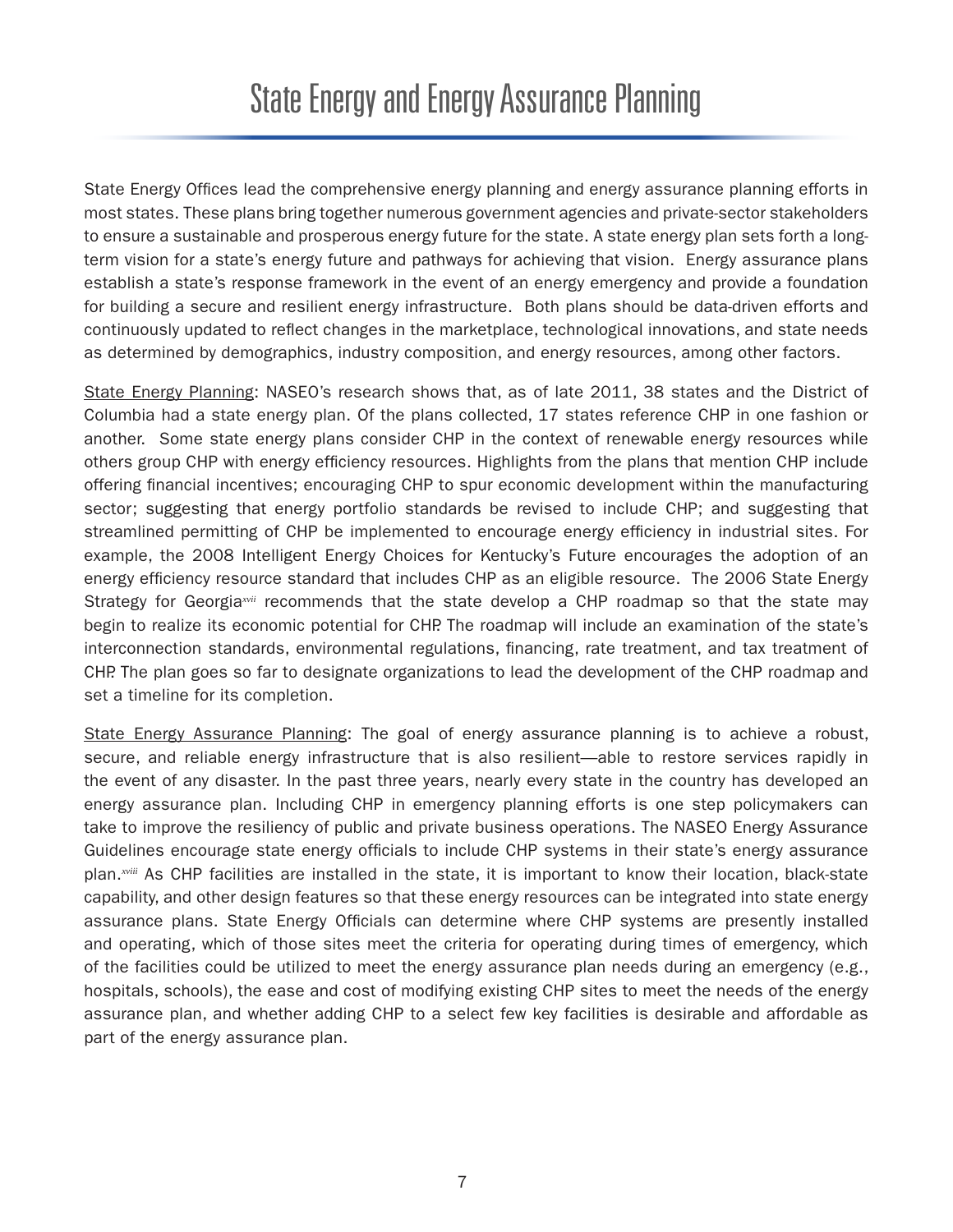| <b>Energy Planning Resources</b>                                                               |                                                                                                                                                                                                                                                                                                                                                                                                       |  |
|------------------------------------------------------------------------------------------------|-------------------------------------------------------------------------------------------------------------------------------------------------------------------------------------------------------------------------------------------------------------------------------------------------------------------------------------------------------------------------------------------------------|--|
| <b>CHP and Energy</b><br>Assurance-John<br>Cuttica, MW CHP<br><b>Application Center</b>        | This presentation offers linkages between CHP and energy assurance, as well as<br>the value CHP provides in energy emergencies, by exploring scenarios such as the<br>Blackout of 2003.<br>http://www.midwestcleanenergy.org/Archive/pdfs/060614 WSEAE-Cuttica.pdf                                                                                                                                    |  |
| State of Illinois,<br><b>Energy Assurance</b><br>Plan-IL State<br><b>Energy Office</b>         | This plan includes information on CHP systems throughout Illinois. Currently, there<br>are approximately 138 operating CHP systems, a majority of which are equipped<br>with black-start capabilities and synchronous generators, which allow them to serve<br>the facilities' loads in case the electricity grid de-energizes.<br>http://www.erc.uic.edu/PDF/IL_energy_assurance_plan_August2012.pdf |  |
| <b>Texas Clean</b><br>Distributed Energy/<br><b>Texas Administrative</b><br>Code-ACEEE         | This webpage includes information on Texas legislation (?) requiring all state<br>government entities to consider implementing CHP technology in government-owned<br>buildings that are expected to serve a public health or safety function during an<br>emergency situation.<br>http://www.aceee.org/energy-efficiency-sector/state-policy/texas/215/all/195                                        |  |
| Louisiana Clean<br><b>Distributed</b><br>Energy/Louisiana<br>Interconnection<br>Standard-ACEEE | This webpage includes information on Louisiana legislation (?) that prompts the<br>state's Department of Natural Resources and Public Service Commission to deploy<br>CHP systems to help increase and maintain stability and reliability in the state's<br>critical facilities.<br>http://www.aceee.org/energy-efficiency-sector/state-policy/louisiana/191/all/195                                  |  |
| <b>Reliability Benefits-US</b><br><b>EPA</b>                                                   | This webpage includes information on the reliability of CHP systems and the cost<br>savings associated with such systems by examining both standard CHP and CHP<br>with backup capabilities.<br>http://www.epa.gov/chp/basic/reliability.html                                                                                                                                                         |  |
| <b>Calculating Reliability</b><br>Benefits-US EPA                                              | This webpage provides various methodologies for determining the cost-<br>effectiveness of a CHP system to provide stand-alone power.<br>http://www.epa.gov/chp/basic/benefits.html                                                                                                                                                                                                                    |  |
| <b>State Energy Assurance</b><br>Guidelines, Version<br>3.1-NASEO                              | Pages 20, 21, 110, 111, 117, and 122 of the State Energy Assurance Guidelines,<br>Version 3.1, discuss CHP as a supplemental resource and the role it plays as part<br>of a state's energy assurance plan.<br>http://naseo.org/eaguidelines/State_Energy_Assurance_Guidelines_<br>Version 3.1.pdf                                                                                                     |  |
| <b>Statewide</b><br><b>Comprehensive Energy</b><br>Plans Database-<br><b>NASEO</b>             | NASEO collected State Energy Plans from 38 states and the District of Columbia to<br>provide as a resource to other states and territories interested in developing similar<br>frameworks.<br>http://www.naseo.org/stateenergyplans/                                                                                                                                                                  |  |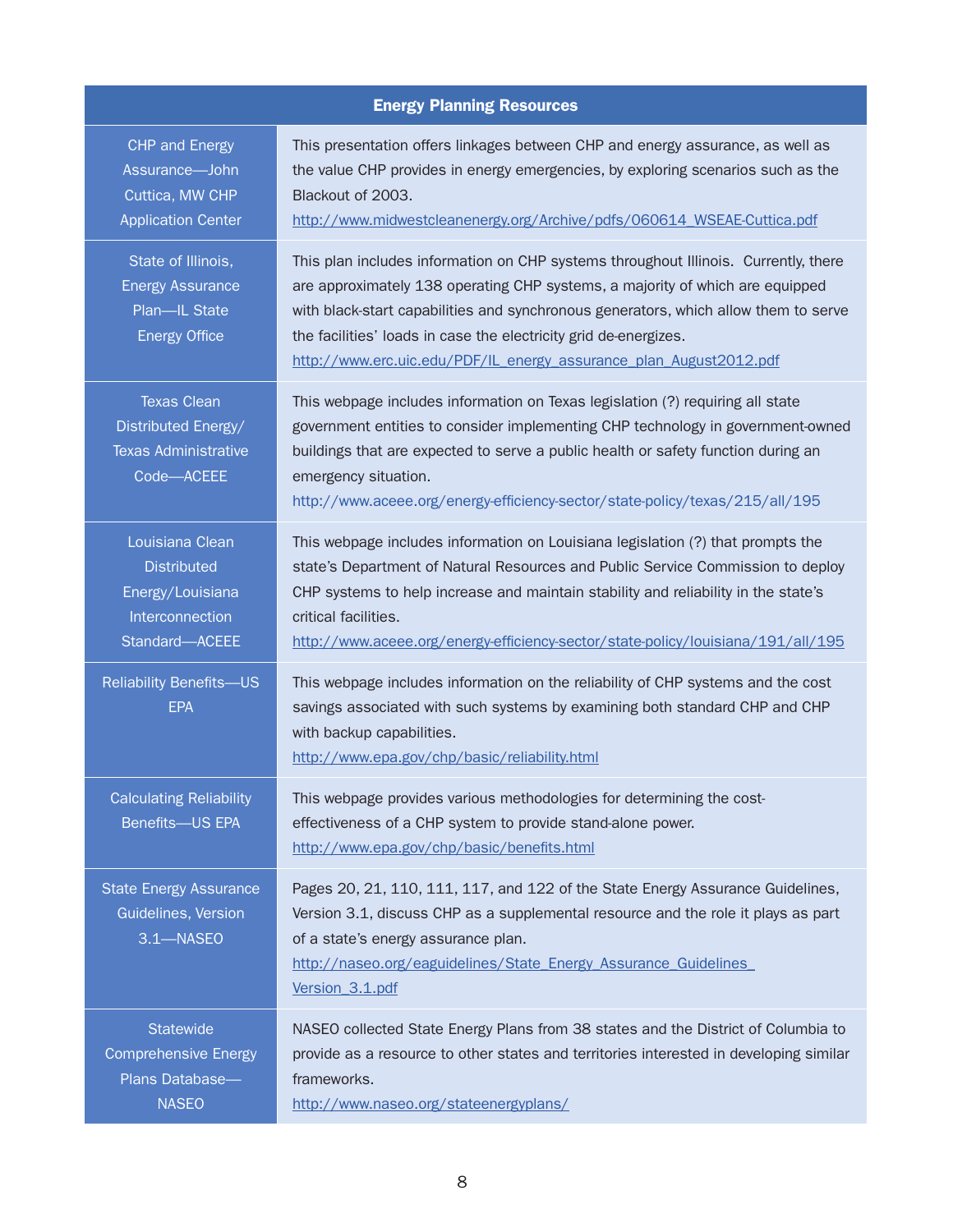### Policy, Regulatory, and Planning Considerations

As advisors to state legislators, governors, and public utility commissions, State Energy Officials play an important role in formulating energy policies and regulations that support CHP deployment. State Energy Offices take on the role of informing state energy policy and ensuring that utility regulation aligns with public policy objectives. Numerous public policy and regulatory factors impact the economic viability of CHP projects. While the set of resources below is not exhaustive, it does represent some of the most commonly cited CHP barriers and opportunities.<sup>xix</sup> It is important to note that the list below contains policies, plans, and regulations that often originate through state legislation and are implemented by a state energy office, public utility commission (PUC), or air quality agency. For this reason, State Energy Officials may find it advantageous to work with their counterparts across state government if they decide to pursue the objective of increasing CHP deployment.

#### Energy Policies

Portfolio Standards: Throughout the nation, 40 states and the District of Columbia and two territories have some form of an alternative portfolio standard, renewable portfolio standard, or clean energy standard that is either mandatory or voluntary. CHP is considered an eligible technology within 23 of these state generation portfolio standards.*xx* Depending upon the nature of the fuel used in the CHP system—for instance, if renewable biomass is used—the electricity and thermal output generated by the CHP facility may be eligible to meet the RPS portfolio standard in the other 17 states and the District of Columbia.

CHP is also an eligible resource to meet states' energy efficiency goals. Twenty states have an Energy Efficiency Resource Standard (EERS).*xxi* Some states also have an energy efficiency component to their RPS that effectively serves as an EERS. A total of 13 states allow CHP to count towards their EERS or the energy efficiency portion of the RPS.*xxii* Ohio is an example of a state with both an RPS and an EERS that recently passed legislation categorizing waste energy recovery as an eligible resource under the RPS and CHP as a qualifying resource under the EERS.*xxiii* Allowing CHP to qualify for EERS or RPS creates an incentive for both utility and private sector investment in CHP systems.

Defining Contiguous Property: The definition of contiguous property may restrict the sale of excess electricity generated by a CHP facility host to a nearby end-user. Often, the sale of electricity by on-site generation, such as CHP is restricted to end-users on the host's property or contiguous property. Expanding the definition of what is considered contiguous property to include end-users who take thermal energy from a CHP host provides the host with a potential revenue stream from the sales of electricity. New Jersey passed legislation in 2009 that enables on-site generation to include end-users "purchasing thermal energy services produced by the on-site generation facility, for use for heating, air conditioning, or both, regardless of any intervening property, public thoroughfare, or transportation or utility-owned-right-of-way."*xxiv* The legislation also allows the CHP host to use existing electricity distribution infrastructure, which is important for enabling district energy systems with CHP.

#### Utility Regulation

Interconnection Standards: Interconnection standards detail the technical and procedural process by which an electricity-generating unit is connected to the grid. These standards ensure that both the end-user and the utility's reliability and safety needs are met during the interconnection process. Typically, PUCs define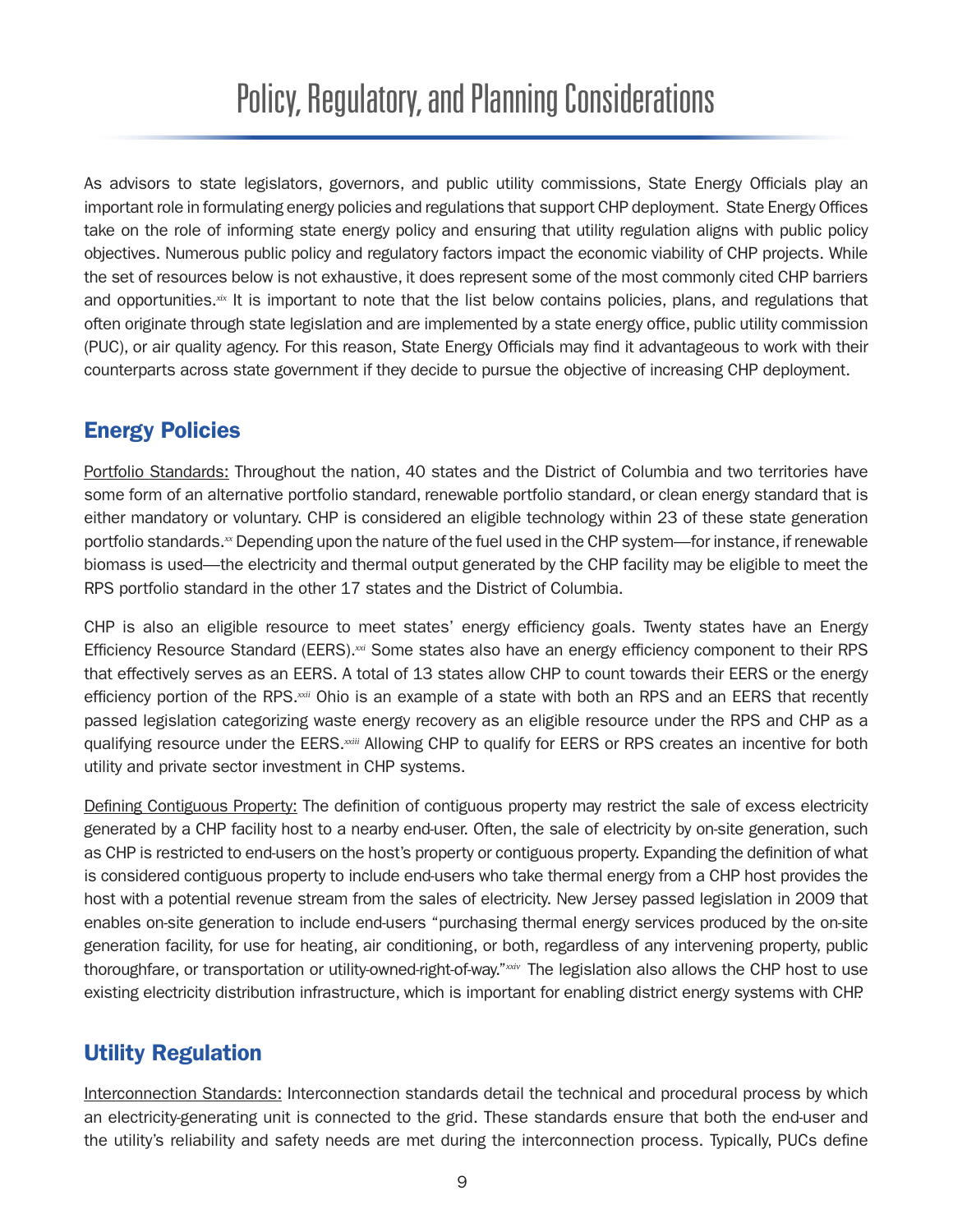the standards for interconnection to the distribution grid, while the Federal Energy Regulatory Commission establishes standards for transmission level interconnection. Currently, more than 40 states and the District of Columbia have developed interconnection standards that define how CHP systems can be connected to the grid. In 2010, the Utah Public Service Commission adopted an interconnection policy that embraces the Institute of Electrical and Electronics Engineers' (IEEE) Standard for Interconnecting Distributed Resources with Electric Power Systems, IEEE 1547, and provides three levels of review for customer-sited systems of up to 20 MW of system capacity.*xxv* These three elements—following the IEEE 1547 technical standard, using multiple screening processes for systems with varying degrees of size and complexity, and setting a system capacity limit of at least 10 megawatts—follow some of the best practices promoted by efficiency and distributed generation advocacy groups.*xxvi* There are several different model interconnection standards that states can adopt.*xxvii, xxviii* States may also want to consider the impacts of regional coordination of interconnection procedures to further standardize practices. Interconnection standards represent an opportunity to enable CHP systems to more easily be connected to the grid.

Standby Rates: Standby rates are often seen as a barrier to CHP deployment. Most on-site generators stay connected to the grid and contract with the utility company for electricity in the event that the onsite generator experiences an outage (scheduled or emergency). For this backup service, utilities charge customers standby rates (also called backup rates, partial requirements, and other terms). Such charges are typically comprised of two elements: energy charges that cover the actual electricity delivered the CHP facility (in \$/kWh) and demand charges that reflect the cost to the utility for providing sufficient capacity to meet a facility's peak demand (in \$/kW).*xxix* While many states have experienced unfavorable standby rates and a challenging working relationship with utilities, New York and the District of Columbia are two places where standby rates no longer discourage CHP as they had in the past. $\infty$  This is due in part to market needs, improved regulations, and collaboration between the public and private sectors.

Integrated Resource Planning and Portfolio Management: Integrated resource planning (IRP) is the method through which utilities ensure that they have adequate supply to meet demand. Traditionally, IRP is carried out in vertically integrated states, while other portfolio management techniques are used in those states that have restructured their electricity markets. Connecticut's general statues require CHP to be included in the state's energy and capacity resource assessment as well as utilities' procurement plans. In California, utilities must prepare a distributed generation forecast as part of their long-term procurement plans. Distributed generation, of which CHP is a subset, must also be considered as an alternative to distribution system upgrades by California's investor-owned utilities. Georgia, Iowa, Indiana, Kentucky, Nebraska, Nevada, New Mexico, and Oregon also require consideration of CHP in integrated resource planning. By altering or broadening the scope of utility resource planning, state policymakers and regulators place CHP on a more equal playing field with traditional energy resources.

#### **Environmental**

Output-based Emissions Regulations: Electricity generation technologies, including CHP, have traditionally been subject to input-based emissions regulations. Input-based regulations are based on the amount of fuel burned and do not reflect a unit's efficiency. On the other hand, output-based emissions regulations define emissions limits based on the amount of pollution produced per unit of useful output, accounting for the unit's efficiency (e.g., pounds of sulfur dioxide per megawatt-hour of electricity.) Output-based standards give credit to all of the useful energy generated. CHP systems fare well under this approach because it credits both the thermal and electric energy they produce. As of September 2012, 19 states have adopted some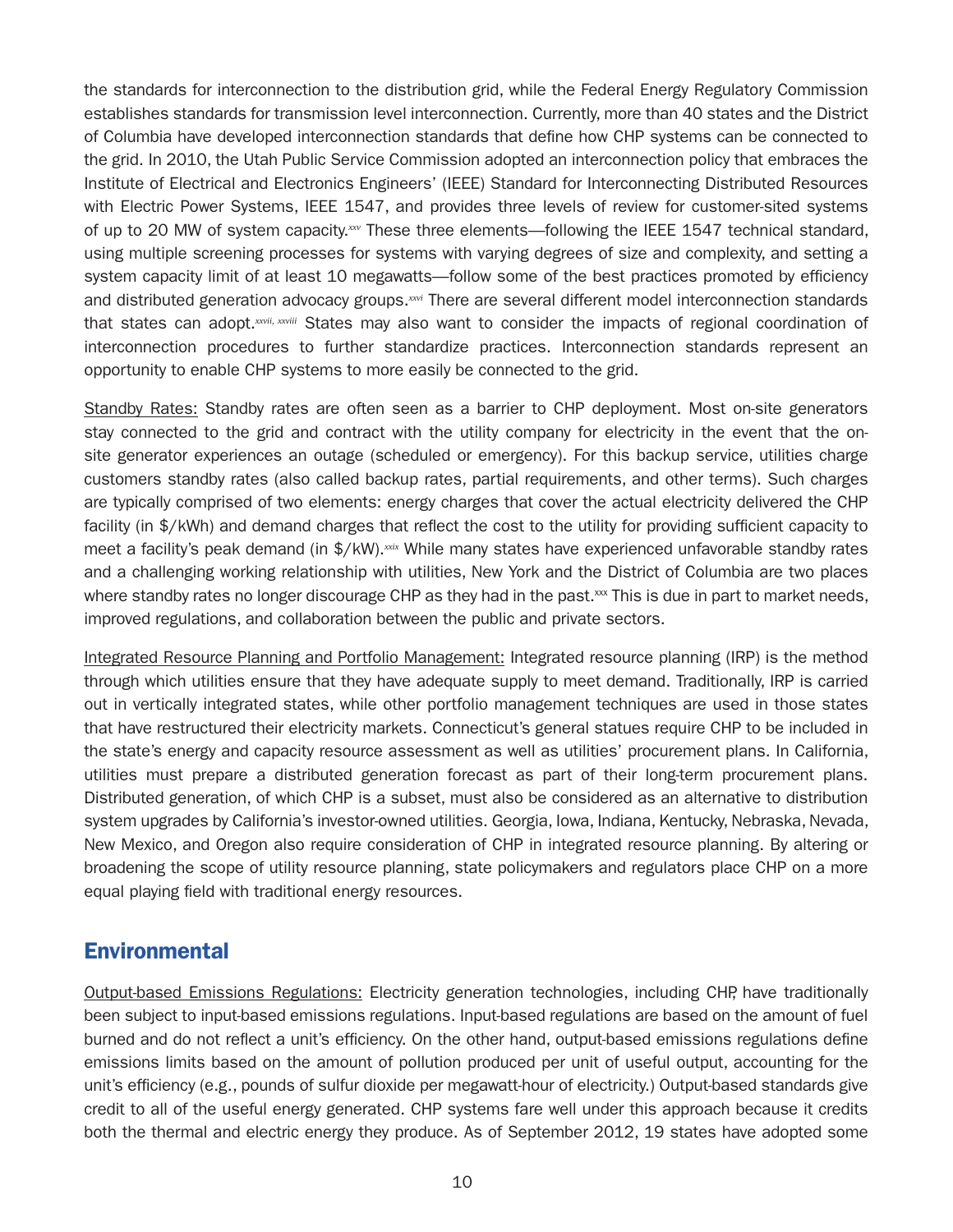form of output-based regulations.*xxxi* Massachusetts has adopted such an approach for a suite of air pollution regulations that includes conventional emissions limits, emissions limits on small distributed generation, allowance trading, allowance set-asides, and an emissions performance standard.<sup>xxxii</sup>

| <b>Policy and Regulatory Resources</b>                                  |                                                                                                                                                                                                                                                                                                                            |  |
|-------------------------------------------------------------------------|----------------------------------------------------------------------------------------------------------------------------------------------------------------------------------------------------------------------------------------------------------------------------------------------------------------------------|--|
| <b>Clean Distributed</b><br>Energy-ACEEE                                | This database provides information on best practices for the above policies and<br>regulations, and covers areas such as standby rates and net metering.<br>http://www.aceee.org/sector/state-policy/clean-distributed-generation                                                                                          |  |
| <b>Standby Rates for</b><br><b>Customer-Sited</b><br>Resources-US EPA   | This report provides further details regarding rate structures and tariff designs as they<br>relate to distributed generation systems.<br>http://www.epa.gov/chp/documents/standby rates.pdf                                                                                                                               |  |
| Interconnection<br>Standards-US EPA                                     | This webpage includes information on the benefits of interconnection standards and<br>also includes an assessment of interconnection rules, in addition to state examples.<br>http://www.epa.gov/chp/policies/interconnection.html                                                                                         |  |
| Output-based<br><b>Regulations-US EPA</b>                               | This fact-sheet includes information on output-based regulations (OBR), which promote<br>clean energy technologies that can help reduce fuel use.<br>http://www.epa.gov/chp/documents/output based regs fs.pdf                                                                                                             |  |
| <b>Portfolio Standards</b><br>and the Promotion of<br><b>CHP-US EPA</b> | This report discusses the different ways CHP is incorporated in portfolio standards,<br>presents basic portfolio standard design approaches, identifies key CHP-related issues<br>for policymakers, and provides state-specific information on CHP in existing standards.<br>http://www.epa.gov/chp/documents/ps_paper.pdf |  |

## Funding and Financing CHP

Across the country, State Energy Offices design and administer energy efficiency and demand-side management programs, or work in partnership with their utilities, to provide project funding and financing for CHP systems. The programs that State Energy Offices run bridge the financial needs of the CHP system owners and hosts with the interests of commercial lending institutions and utilities. Funding and financing opportunities for CHP have expanded from the more traditional grants and rebates programs to utilizing state bonding authority and market-based renewable energy credit systems, among other options.

Project financing is impacted by a number of factors such as the size and configuration of the CHP system and the ownership structure. Given the varied nature of the CHP market, multiple financing options may be desirable to meet the needs of CHP system owners and host facility operators including, but not limited to, commercial banks, energy service companies, third party-ownership, and utility cost recovery.

A primary consideration for the financial feasibility of a CHP system is the spark spread, or the relative difference between the price of fuel for the CHP system to produce power and heat on site and the price of electricity the customer would have purchased from the utility. Fuel sources for CHP technologies can vary—natural gas,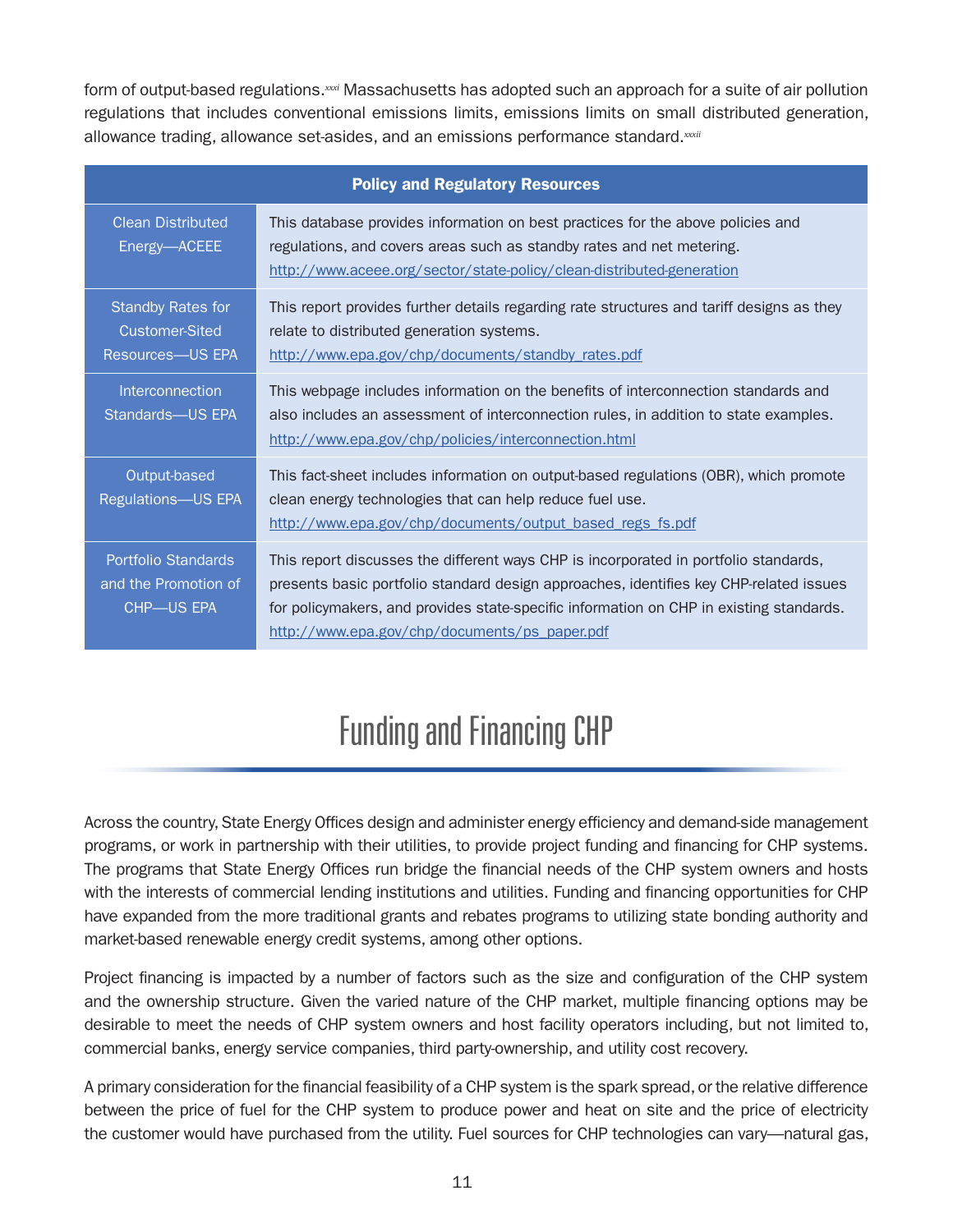biomass, coal, biogas, or fuel oil—and will impact the spark spread. Most CHP systems, however, are fueled by natural gas.

Despite relatively low natural gas prices, there are still upfront capital and transaction costs that a project developer must address. To assist with the upfront costs of installing a CHP system and overcome market failures, public funds may prove necessary to make CHP systems feasible under certain circumstances. The following examples illustrate the many ways in which state policy-makers can use public dollars (ratepayer funds or appropriated dollars) to improve the economic feasibility of CHP projects, often through reducing the cost of capital to project developers. While not exhaustive, it demonstrates the range of financing options for policymakers to consider from direct subsidies to market-based mechanisms.*xxxiii*

Revolving Loan Funds (RLFs): RLFs are structured so that the repayment of a loan is recycled to be loaned out again in support of another project, providing a continuous source of loan funds. The Energy Division of the Alabama Department of Economic and Community Affairs administers the AlabamaSAVES revolving loan fund program, which includes a budget of \$50 million dollars. CHP is considered an eligible technology under this program, with loans ranging from \$4,000–\$50,000.*xxxiv*

Grant or Rebate Programs: Grant (non-repayable funds) and rebate (refunds) programs may be designed in a prescriptive manner or so that the receipt of funding is contingent on the performance of a project. The Massachusetts Department of Energy Resources' Green Communities Designation and Grant Program has invested more than \$17 million dollars to over 85 communities for energy efficiency upgrades, renewable energy technologies, and energy management services, including CHP systems.<sup>*xxv*</sup>

State Tax Incentives: Tax incentives encourage economic activity among the for-profit private sector, offsetting the cost of projects through tax exemptions (deductions or credits). In 2012, the Florida Department of Agriculture and Consumer Services released an independent economic analysis of Florida's Energy Bill, HB 7117, an update to the 2006 renewable energy production tax credit. Under this bill, which includes CHP systems, credits may be claimed for electricity produced and sold on or after January 1, 2013, through June 30, 2016.*xxxvi*

Loan Guarantees or other Credit Enhancement Mechanisms: A loan guarantee promises that the state government will take on any debt obligations of a borrower should the borrower default. Such guarantees, or other credit enhancement mechanisms such as loan loss reserves, reduce the risk of investment by private financiers. In September 2012, the California legislature passed SB 1128, which requires the California Alternative Energy and Advanced Transportation Financing Authority (CAEATFA) to provide financial assistance, including loan guarantees and credit enhancements, to participating parties for such "alternative sources" or other technologies, which include CHP systems.

State Bonding Authority: Through state bonding authorities, a bond (financial security) may be issued by the government as a way for other agencies to borrow money to invest in operational endeavors and projects. Policymakers in Minnesota recently approved \$64.1 million in bonding that will allow the University of Minnesota to make improvements to its campus infrastructure. Of that \$64.1 million, \$10 million is being dedicated to a CHP project, designed to replace current coal furnaces.*xxxvii*

Renewable/Thermal Energy Credit Markets (RECs): RECs monetize the value of the environmental attributes of energy (electricity or useful thermal) generated from eligible renewable resources and are separate from the commodity electricity. Generally, one megawatt of renewable energy generation produces one REC. RECs are also a means of tracking a utility's compliance with a state's RPS. Utilities will purchase RECs from renewable energy generators for a price that is determined by the marketplace as long as the price is below the alternative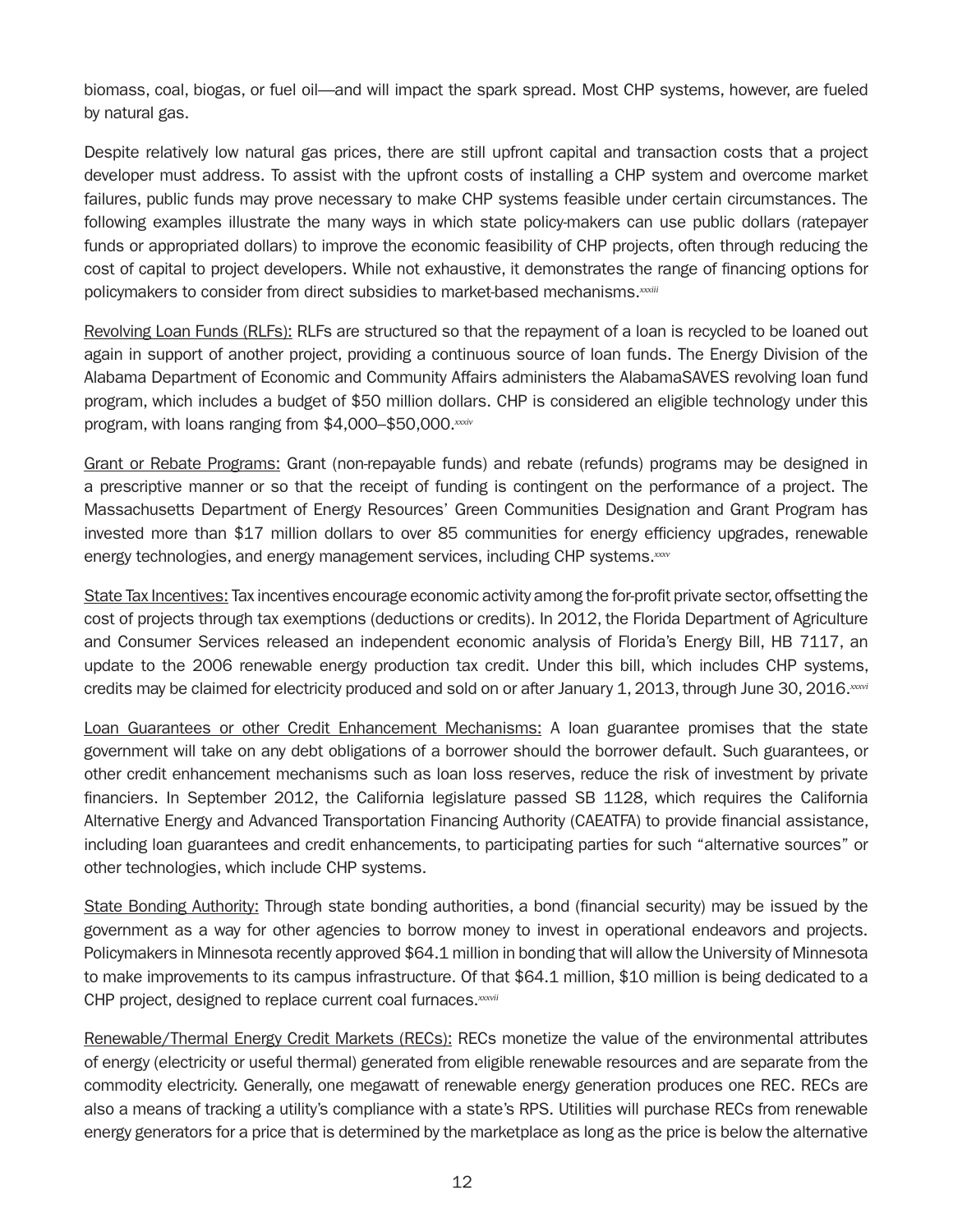compliance payment set by the PUC (the price of non-compliance). To earn RECs, a CHP facility must often meet certain efficiency or emissions requirements. For instance, under the Massachusetts Alternative Energy Portfolio Standard, CHP units that can earn alternative energy credits must have a net carbon dioxide emissions rate of 890 lbs/megawatt hour.*xxxviii*

Property Assessed Clean Energy (PACE) Financing: In areas where PACE legislation exists, municipal governments lend consumers money to make energy improvements to their properties; these loans are repaid through an assessment on their property taxes. Missouri enacted PACE legislation, HB 1692, in 2010 and in January 2011, Jefferson City became the first city to adopt the ordinance, which provides 100 percent of upfront costs for energy efficiency and renewable energy projects, including CHP, for residential and business properties.<sup>xxxix</sup>

| <b>Financing Resources</b>                                                                                         |                                                                                                                                                                                                                                                                                                                                                                         |  |
|--------------------------------------------------------------------------------------------------------------------|-------------------------------------------------------------------------------------------------------------------------------------------------------------------------------------------------------------------------------------------------------------------------------------------------------------------------------------------------------------------------|--|
| CHP Financial, Tax, and<br>Operating Incentives-<br>US DOE, NE Clean<br><b>Energy Application</b><br><b>Center</b> | This webpage includes information on financing mechanisms, such as systems benefit<br>charges, tax credits, and tax and tariff exemptions. In addition, it provides examples of<br>policies implemented at the state level. Lastly, it provides a link to an incentives report<br>compiled by ACEEE.<br>http://www.northeastcleanenergy.org/policymakers/incentives.php |  |
| <b>Financing Options-US</b><br>DOE, Gulf Coast Clean<br><b>Energy Application</b><br>Center                        | This webpage includes definitions on a variety of financing options such as bonds, end-<br>use purchases, enhanced leasing, and joint ventures, among others, all designed to<br>help promote CHP projects.<br>http://www.gulfcoastcleanenergy.org/PROJECTSUPPORT/Financing/tabid/1672/<br>Default.aspx                                                                 |  |
| <b>CHP Fact Sheet-WA</b><br><b>State University Energy</b><br>Program                                              | This fact sheet provides details on regulatory risk and power/thermal sales contracts,<br>as well as lenders' criteria for financing.<br>http://www.northwestcleanenergy.org/NwChpDocs/CHP Understanding lenders<br>criteria.pdf                                                                                                                                        |  |
| <b>CHP Financial Tools-</b><br>PUC of Ohio                                                                         | This webpage includes financing presentations from a CHP workshop held in the<br>summer of 2012 by the Ohio Public Utilities Commission.<br>http://www.puco.ohio.gov/puco/index.cfm/industry-information/industry-topics/<br>combined-heat-and-power-in-ohio/chp-financial-tools-august-2-2012/                                                                         |  |
| <b>CHP Case Studies</b><br>from Hurricanes Sandy<br>and Katrina, Alliance<br>for Industrial Efficiency             | This document includes a number of case studies on how CHP systems performed<br>during and in the aftermath of Hurricanes Sandy and Katrina. It also examines lessons<br>learned, as well as CHP reliability in the event of such natural disasters.<br>http://www.dgardiner.com/doc/Combined%20Heat%20and%20Power%20and%20<br>Electric%20Reliability%20rev.12-5-12.pdf |  |
| <b>Financial Incentives</b><br>for Facilities Affected<br>by US EPA Emission<br>Standards-ICF                      | This report includes information on boiler MACT regulations and federal incentives (tax<br>deductions and tax credits), as well as state-specific summaries on incentive programs<br>for CHP systems and large scale boilers.<br>http://www1.eere.energy.gov/manufacturing/states/pdfs/incentives_boiler_mact.pdf                                                       |  |
| Database of<br><b>CHP Policies and</b><br>Incentives-US EPA                                                        | This database provides an extensive list and additional information on CHP policies and<br>incentives at the state and federal levels.<br>http://www.epa.gov/chp/policies/database.html                                                                                                                                                                                 |  |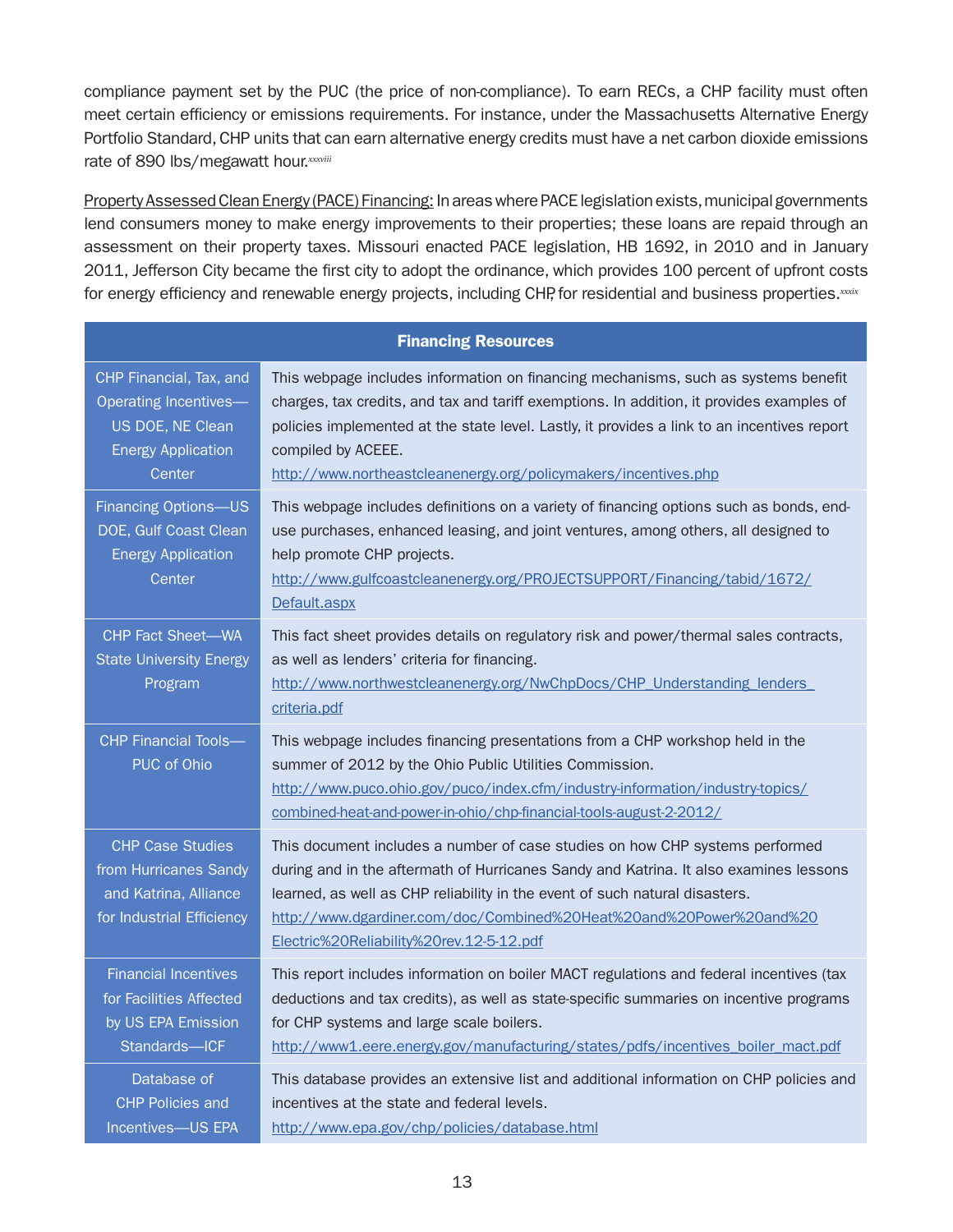### Conclusion

State energy officials can support the deployment of CHP in numerous ways—as energy and resiliency planners, advisors to legislatures and governors, and financiers. They can ensure that CHP is considered a resource for meeting state environmental, economic development, and reliability goals by including CHP as a resource in state energy plans and energy assurance plans and creating opportunities for CHP through state energy policies and utility regulations. Beyond creating a more supportive policy and regulatory environment, state energy officials can leverage public dollars to support private sector investment in CHP, aiding CHP system operators and energy consumers in capturing the efficiency and reliability benefits of combined heat and power.

- *i.* The White House, Office of the Press Secretary. August 30, 2012. http://www.whitehouse.gov/the-press-office/2012/08/30/executive-order-accelerating-investment-industrial-energy-efficiency
- *ii.* Todd Currier and Greg White, Industrial Energy Efficiency/CHP Working Group Executive Summary, ICF International. March 25, 2011. http://www1.eere.energy.gov/seeaction/pdfs/seeaction\_ie\_chp\_executive\_summary.pdf
- Combined Heat and Power: Frequently Asked Questions, U.S. Environmental Protection Agency. January 6, 2012. http://www.epa.gov/chp/documents/faq.pdf
- *iv.* Bruce Hedman, Combined Heat and Power: Markets and Challenges, ICF International. June 28, 2012. http://www.nga.org/files/live/sites/NGA/files/pdf/1206RoundtableHedman.pdf
- *v.* Ibid.
- *vi.* Combined Heat and Power, A Clean Energy Solution, U.S. Department of Energy and U.S. Environmental Protection Agency. August 2012. http://www1.eere.energy.gov/manufacturing/distributedenergy/pdfs/chp\_clean\_energy\_solution.pdf
- *vii.* Today in Energy, U.S. Energy Information Administration. July 27, 2012. http://www.eia.gov/todayinenergy/detail.cfm?id=7290
- *viii.* Bruce Hedman, Combined Heat and Power: Markets and Challenges, ICF International. June 28, 2012. http://www.nga.org/files/live/sites/NGA/files/pdf/1206RoundtableHedman.pdf
- *ix.* Basic Information. U.S. EPA Combined Heat and Power Partnership. December 6, 2012. http://www.epa.gov/chp/basic/index.html
- *x.* Ibid.
- *xi.* Waste Heat to Power Systems. U.S. EPA Combined Heat and Power Partnership. May 30, 2012. http://www.epa.gov/chp/documents/waste\_heat\_power.pdf
- *xii.* Efficiency can be calculated through a number of different and legitimate ways; however, the efficiency numbers that EPA cites are referred to as "total system efficiency." Total system efficiency is the total power and useful thermal energy output of the system divided by the fuel used to produce the power and heat.
- *xiii.* Pentland, William. Lessons From Where The Lights Stayed On During Sandy. Forbes. October 31, 2012. http://www.forbes.com/sites/williampentland/2012/10/31/where-the-lights-stayed-on-during-hurricane-sandy/
- *xiv.* Combined Heat and Power and Electric Reliability, Case Studies from Sandy and Katrina, Alliance for Industrial Efficiency. December 2012. http://www.dgardiner.com/doc/Combined%20Heat%20and%20Power%20and%20Electric%20Reliability%20rev.12-5-12.pdf
- *xv.* Louay Camra and Keith Hodge, CHP at the Mississippi Baptist Medical Center, Mississippi State University. November 2007. http://www.southeastcleanenergy.org/resources/reports/CHP-MBMC.pdf
- *xvi.* Many states' energy plans discuss distributed generation, which may include CHP.
- *xvii.* This plan is still operational although it was updated in 2009. State Comprehensive Energy Plans, National Association of